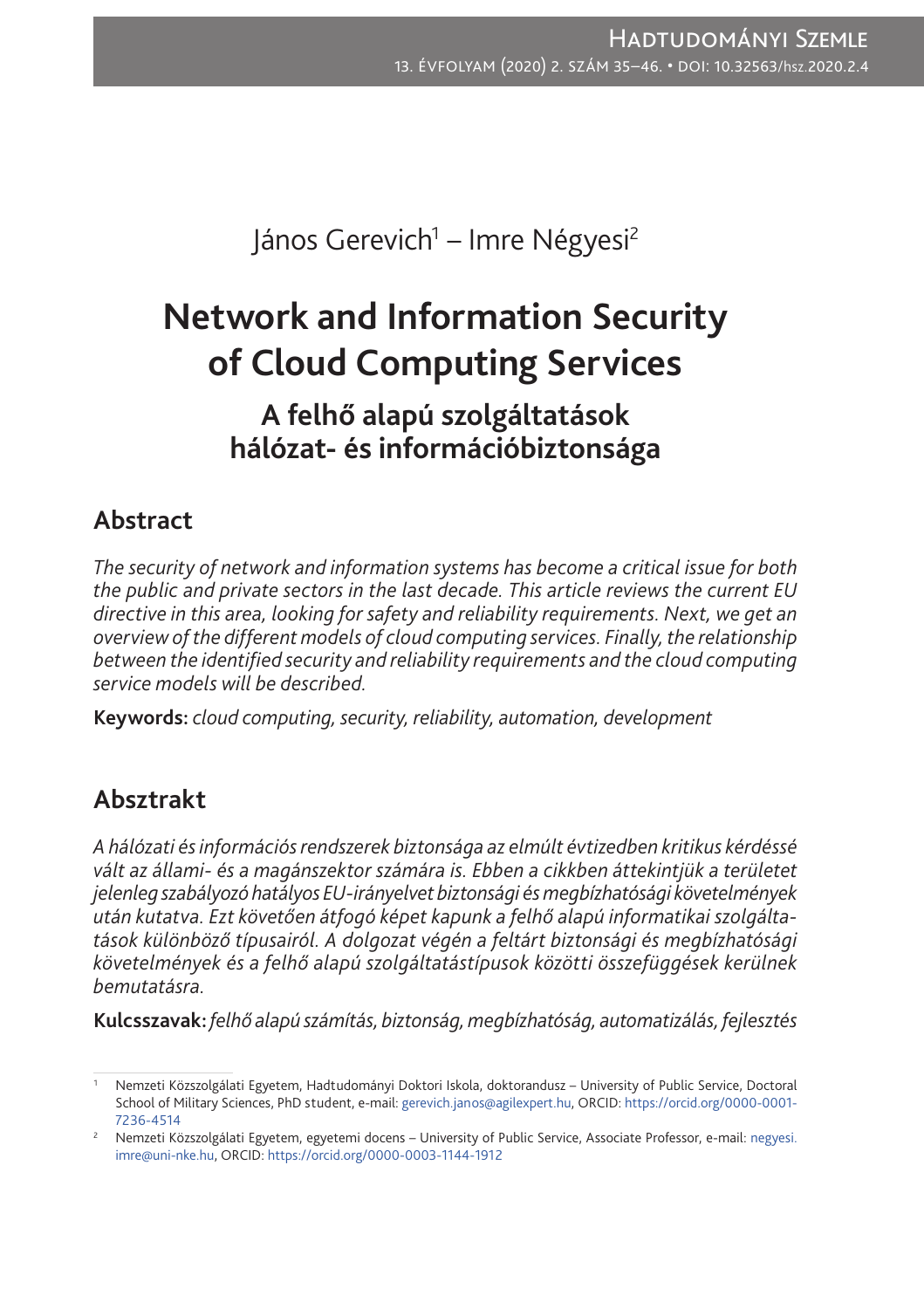## **1. Introduction**

Cyberspace is a virtual environment where we can do more and more activities while the number of services available here is continuously growing. Internet-based services are continually expanding, including online shopping, social networking, banking, healthcare, e-government and defence systems. At the same time, we should not forget the various radio- and NFC<sup>3</sup>-based electronic solutions which are also spreading and form part of cyberspace. As a result of technological advancement, the fight against cybercrime and cyber-security is a high priority worldwide as well as in Hungary today. Attacks are aiming at stealing, manipulating, destroying information and creating fake news in the cyberspace. Very often the targets of cyber-attacks are individuals. However, neither the private, nor the public sector including the armed forces can feel secured. The IT systems of defence sector can also be the target of cybercrime, for instance blackmailing. It is also possible that a military organisation which is responsible for the defence activities of a country confronts a hacker group linked to the armed forces of another country. In addition to external risks, the vulnerabilities of hardware and software environments should be highlighted. They might have severe internal risks and require appropriate methods to address them.

If we are looking for a modern approach to addressing the risks outlined, an appropriate start would be to examine the existing regulations of the EU. The last document in this category is the Directive of the European Parliament and the Council concerning measures for a high common level of security of network and information systems across the Union<sup>4</sup> (NIS Directive). We have already seen extensive regulation on the protection of critical infrastructures of the EU in the previous decades. Such measures include rules on the protection of critical infrastructures. The action plan of the European Critical Infrastructure (ECI) protection was already published in a separate document<sup>5</sup> by the European Commission in 2006. Subsequently, the identification and designation of European critical infrastructures were regulated two years later by a European Council directive.<sup>6</sup> The EU has recognised the importance of critical information infrastructures and set further goals in 2011 to achieve global cyber-security. Cybersecurity Strategy of the European Union (Cybersecurity Strategy) with many identified cyber-challenges<sup>7</sup> was published in 2013. One of the difficulties discussed was the question of network and information security. The Cybersecurity Strategy indicated<sup>8</sup> an EU level directive for the protection of the essential services. Finally, in 2016 the EU introduced the NIS Directive, which is the extension of the

<sup>&</sup>lt;sup>3</sup> NFC – Near-field communication. The term covers a set of standards describing communication between smartphones and similar (usually mobile) devices.

<sup>4</sup> Directive (EU) 2016/1148 of the European Parliament and of the Council of 6 July 2016 concerning measures for a high common level of security of network and information systems across the Union.

<sup>&</sup>lt;sup>5</sup> Communication from the Commission on a European Programme for Critical Infrastructure Protection 786 final, COM(2006).

<sup>6</sup> Council Directive 2008/114/EC of 8 December 2008 on the identification and designation of European critical infrastructures and the assessment of the need to improve their protection.

<sup>&</sup>lt;sup>7</sup> Communication from the Commission to the European Parliament, the Council, the European Economic and Social Committee and the Committee of the Regions on Critical Information Infrastructure Protection 'Achievements and next steps: towards global cyber-security,' 163 final, COM(2011).

<sup>8</sup> Ibid. 2.3.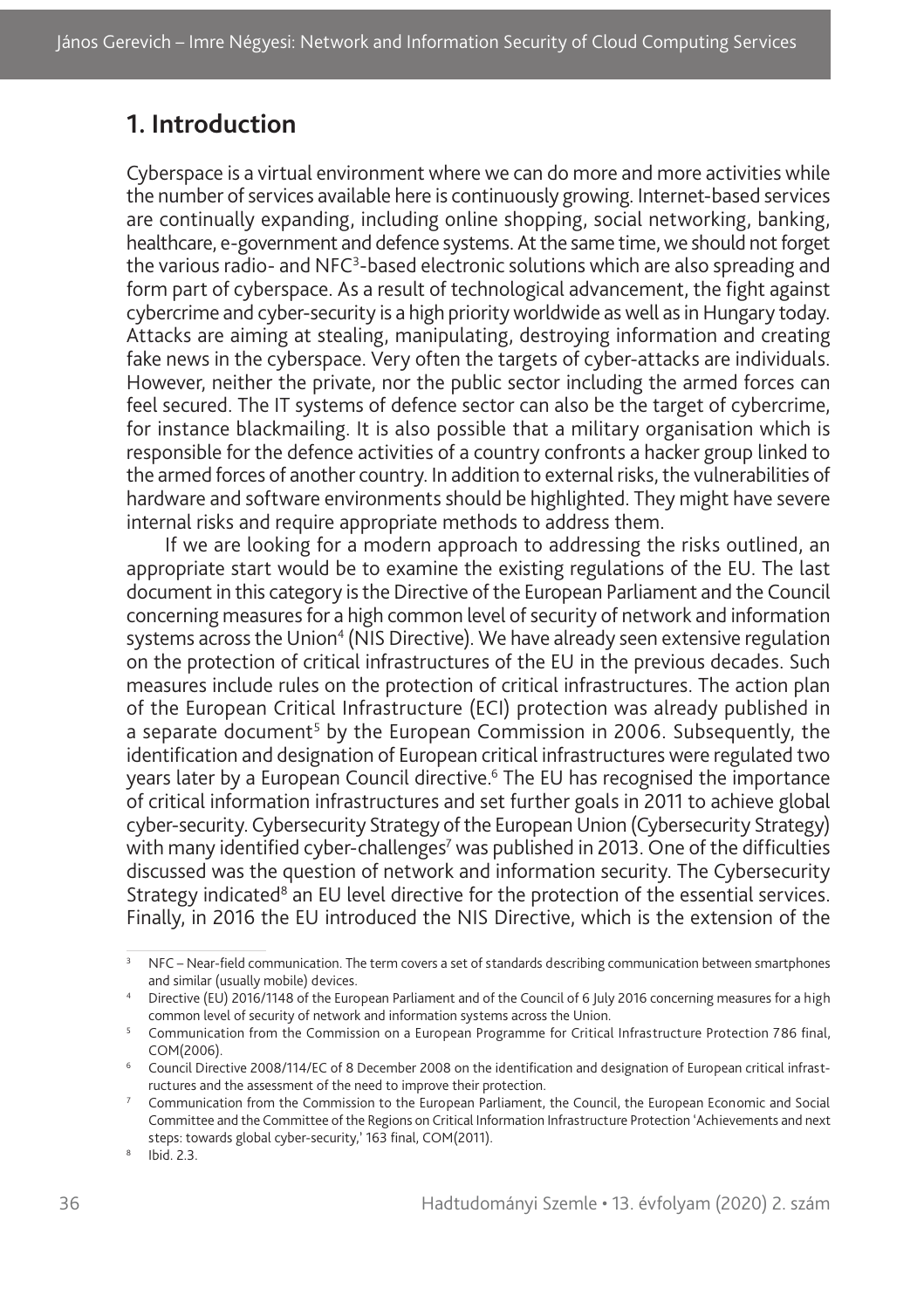critical infrastructure protection regulations to the operators of essential network and information systems.

### **2. Network and Information Security Nowadays**

Identifying critical systems, analysing risks, creating security plans with disaster recovery capabilities are complex tasks. It is most important to use appropriate methods and technologies during the design and development phase of an information system that provides an essential service or a part of a critical infrastructure. The European Union published the NIS Directive on July 6<sup>th</sup>, 2016. This document contains 75 points altogether with arguments, insights and steps that need to be taken to address the problem at the appropriate level. The purpose of the following analysis is to identify requirements that can be interpreted from software technology perspective and covered by standard software development methods.

One of the main purposes for the regulation is improving the security and reliability of information systems in the internal market.<sup>9</sup> If we look at security from the perspectives of design, development and operation, security matters are more in the scope of the operation. However, in terms of reliability the design and development scope seems to be more important. A requirement has already been identified as the following: strive for reliability during design and development. Nowadays, the number of security incidents is still increasing regardless of whether a malicious human intention is in the background or a technical error is causing the service outage.<sup>10</sup> These security incidents can be transboundary, so it is crucial to develop methods that have sufficient reliability and security parameters in the era of cloud computing. As we can see, there is a need for new technologies and methods which can increase the security and reliability of network and information systems. Only strategic cooperation between Member States could guarantee<sup>11</sup> the success of the new techniques if they help the development and later apply the standards. The level of preparedness of the Member States regarding cyber-security is unequal and there is a need to uniform minimum requirements at EU level for operators of essential services and digital service providers. The outlined requirements have to be applied to network operators and information system providers.12 In both cases, detection of security incidents, detection and correction of logical errors requires standard procedures and methods. During the analysis of the basics, we succeeded in identifying four requirements in software technology about the new methods to be developed as follows.

- *1. Strive for reliability during design and development.*
- *2. In the cloud-based operating environment the services must be developed with the sufficient reliability and security parameters.*
- *3. The goal to be achieved is applying high-level security and reliability standards.*
- *4. Detection of security incidents, revealing and correction of logical errors has to be done by standard procedures and methods.*

<sup>&</sup>lt;sup>9</sup> NIS Directive (1).

<sup>10</sup> Ibid.  $(2)-(3)$ .<br>
11 Ibid.  $(4)$ .

 $12$  Ibid.  $(5)-(6)$ .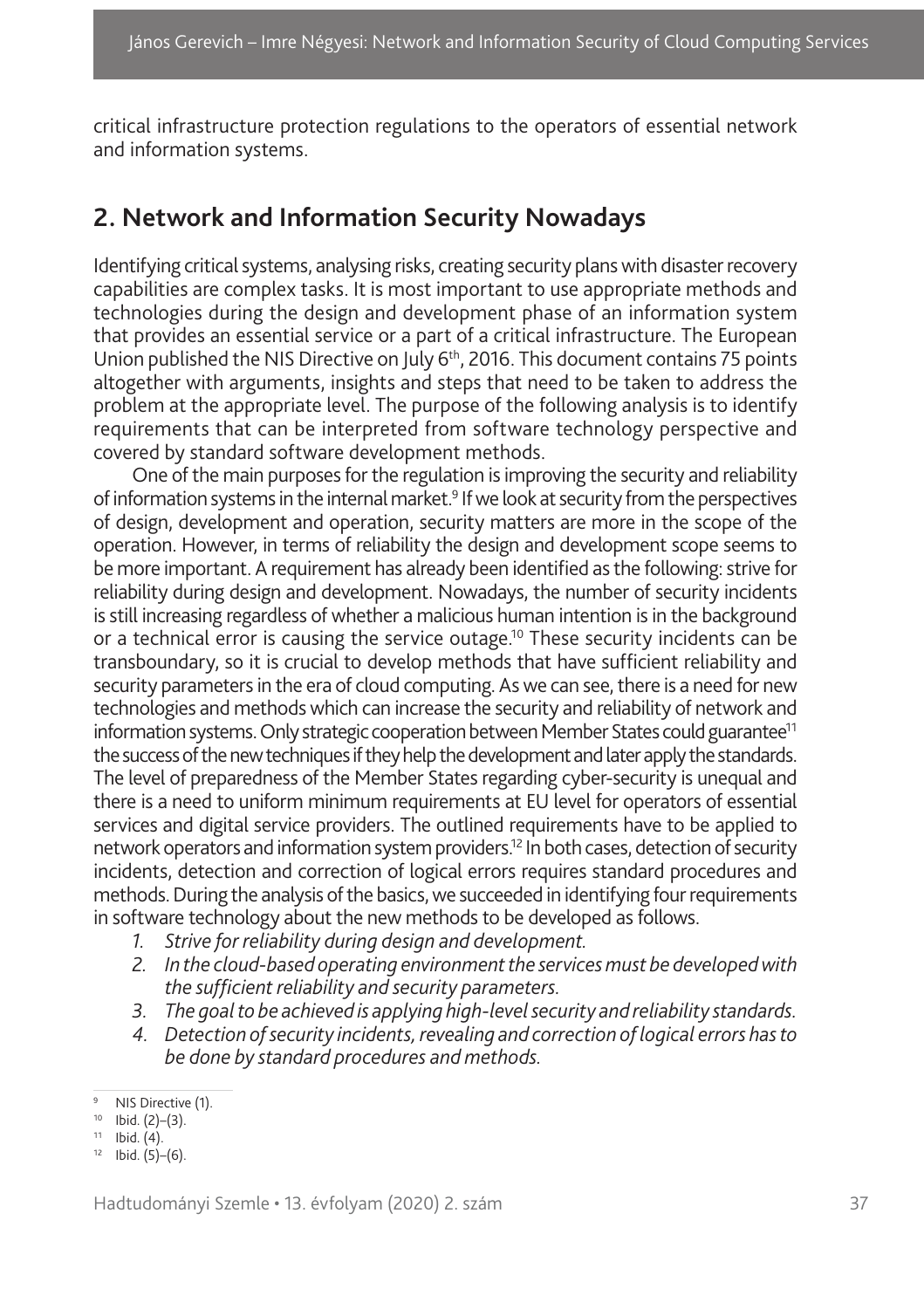In this section, we meet sectors that are affected by the NIS Directive. There are some sectors where information security has already been properly regulated. Thus, there are also sectors where the security environment is still being formed. The water transport sector must fully apply the NIS Directive.<sup>13</sup> In the sector of banking and financial market the infrastructure regulations in many cases are stricter than what the NIS Directive sets out, which requires at most legal harmonisation for this sector.<sup>14</sup> For online marketplaces and online search engines, the NIS Directive regulates the original providers, not the operator of the mediator services.15 The document refers to cloud computing providers in a separated point, which is also an area to be regulated.16 While cloud-based services have both network and information technology risks, Internet exchange points (IXPs) are the riskiest regarding disruption of technically and organisationally separate networks.<sup>17</sup> There is another industry requirement for public administrations in the enforcement considerations: 'The directive applies only to those public administrations which are operators of essential services.'18 Cloud computing technology has particular importance in all sectors because in all cases where we are talking about just virtual computing capabilities, there is the chance to build private cloud services or contract with third-party cloud providers.

For security and reliability reasons, we should also consider security incidents for organisations that are not operators of essential services but have IT systems. For all sectors, risk management includes the security of stored,<sup>19</sup> transmitted<sup>20</sup> and processed<sup>21</sup> data. In many cases operators of essential services are using other digital services during their activities. Digital service providers are not subject to the NIS Directive but must provide a level of security that is proportionate with the level of service they offer and ensures uninterrupted operation.<sup>22</sup> Hardware manufacturers and software developers play a particularly important role in the improvement of the security of network and information systems because their solutions can enhance the quality of the essential services.<sup>23</sup> 'Technical and organisational measures imposed on operators of essential services and digital service providers should not require a particular commercial information and communications technology product to be designed, developed or manufactured in a particular manner.<sup>124</sup> So it is not allowed to specify requirements for the production of the hardware, network and software products at the legislative level. Still, recommendations can be made for their production – in our view, we can define the sufficient recommendations for the software development, but we will discuss this later.

- $13$  Ibid. (10)–(11).
- <sup>14</sup> Ibid. (12)–(14).
- $15$  Ibid. (15)–(16).
- $16$  Ibid. (17).

 $18$  Ibid.  $(45)$ .

<sup>20</sup> Security of transmitted data is mainly related to hardware (HW) and network (Net) issues.

<sup>22</sup> NIS Directive  $(47)$ – $(49)$ .

 $17$  Ibid. (18).

<sup>&</sup>lt;sup>19</sup> Security of stored data is mainly related to hardware (HW) and software (SW) issues.

<sup>&</sup>lt;sup>21</sup> Security of processed data is mainly related to software (SW) and network (Net) issues.

 $23$  Ibid. (50).

 $24$  Ibid. (51).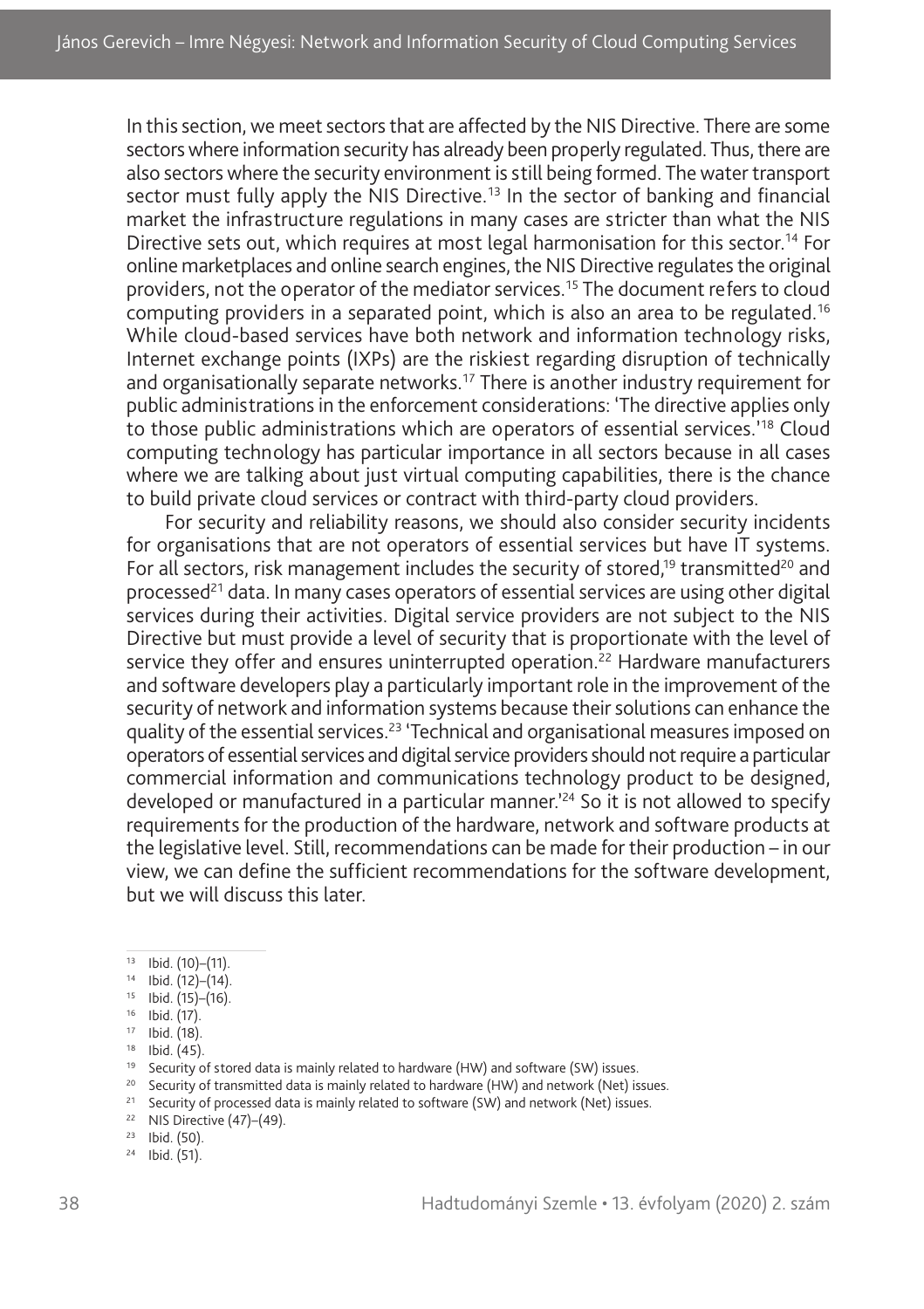There are security and reporting obligations for both operators of essential services and digital service providers, but the costs of security measures should be proportionate with the risks. Governmental organisations may request additional security measures by contract.25 Outsourcing is possible for public-sector bodies. However, in this case, the public-sector body – not the service provider – must comply with the legal requirements for the particular service.<sup>26</sup> It is also possible to make appropriate recommendations for the operating environment of essential services. In the case of software-based services automation is required that can increase operational security and reliability. Table 1 shows the security exposure for some sectors based on software/ hardware/network factors from 1 to 5. The values in the table are subjective metrics. They are intended to illustrate the diversity between sectors. Besides the subjective values we can see that different scopes of data security may be critical for different sectors. We can see that the presence of software components (SW) is critical for two territories. The new standards should cover data handling and data storage related processes. In these cases, software technology and software development methods play a significant role. After the previous analysis, we are looking for requirements that can be organically integrated into software development technologies and therefore, they could become requirements of the new standards. In the NIS Directive we can find several goals which can be interpreted in away concerning software development.

| Sector          | <b>SW</b> | <b>HW</b> | <b>Net</b> | Data storage security   Communication se-<br>(HW/SW) | curity (HW/Net) | Data handling secu-<br>rity (SW/Net) |
|-----------------|-----------|-----------|------------|------------------------------------------------------|-----------------|--------------------------------------|
| Water transport |           |           |            |                                                      | Critical        |                                      |
| <b>Banking</b>  |           |           |            | Critical                                             | Critical        | Critical                             |
| Cloud computing |           |           |            |                                                      |                 | Critical                             |
| <b>IXP</b>      |           |           |            |                                                      | Critical        |                                      |
| Government      |           |           |            |                                                      |                 | Critical                             |

|  | Table 1. Data operations and some IT-exposed sectors from security perspective |
|--|--------------------------------------------------------------------------------|
|  |                                                                                |
|  |                                                                                |

*Source:* Compiled by the author

The primary purpose of the NIS Directive is to develop appropriate methods from physical protection to information security, taking into account 'physical and environmental security, security of supplies, access control to network and integrity of network and information systems'.27 This requirement implies the creation of security plans through controlled methods and processes to ensure security in the above listed scopes. For each scope the following capabilities shall be developed on a sector-by-sector basis: 'incident-handling management, incident detection capability, incident reporting and communication'.28 The cyberspace with the essential services also requires adequate routines to handle, detect and report security incidents with appropriate information. From this perspective the 'service continuity strategy and contingency plans, disaster

 $25$  Ibid. (52)–(54).

 $26$  Ibid. (56).

 $27$  Ibid. (69).

<sup>28</sup> Ibid. (69).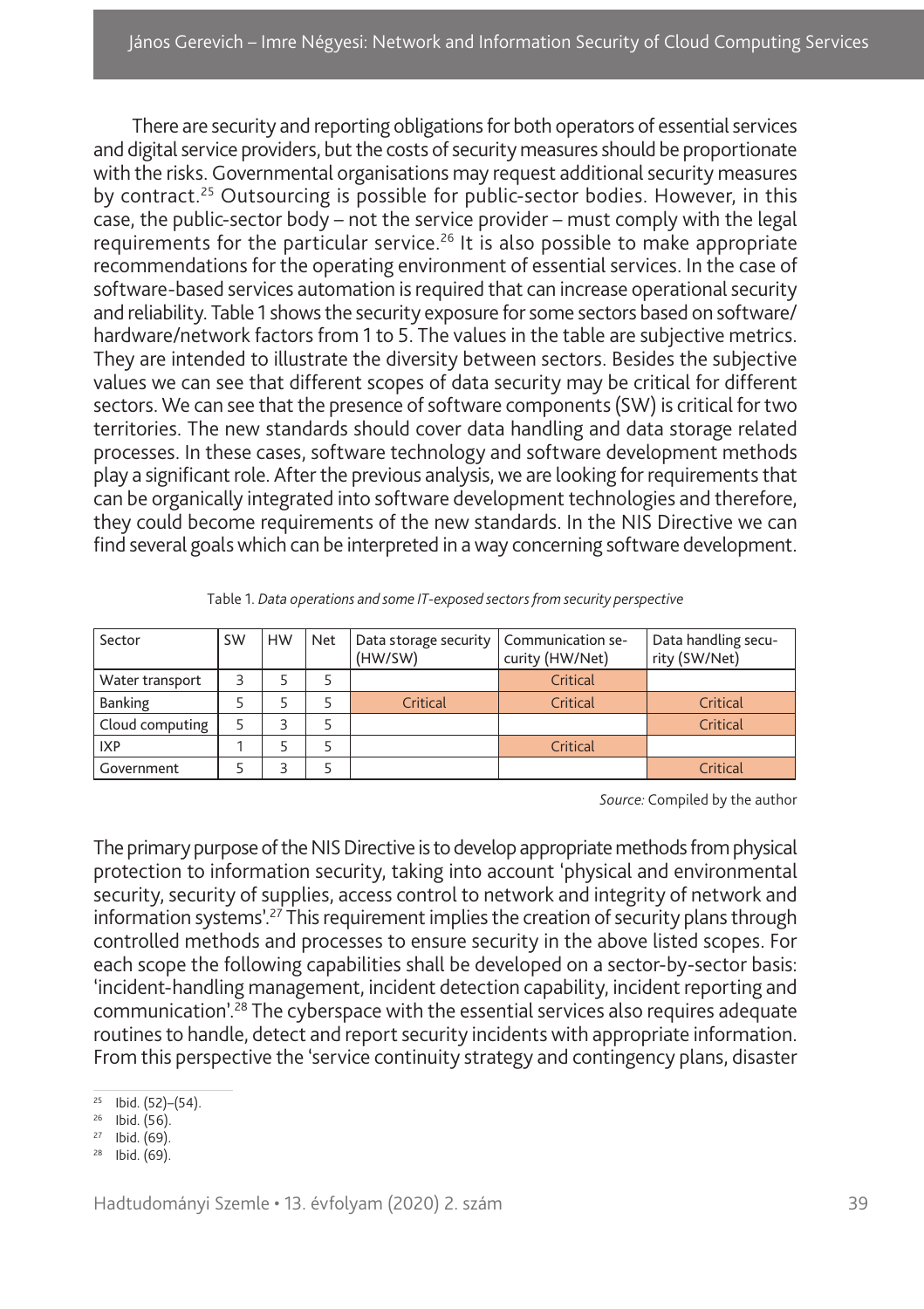recovery capabilities<sup>'29</sup> are indispensable for the sustenance of network and information systems. Continuous maintenance of essential services requires such plans and capabilities that it can be a realistic goal to maintain the service after a security incident. Reliable design methods to manage security risks are needed to achieve this goal. With these considerations in mind, network and information systems have particular importance in terms of operation, 'monitoring and logging requirements, conducting emergency plans, testing network and information systems, security assessments and compliance monitoring<sup>', 30</sup> To foster the proper reaction capabilities, it is necessary to develop system management solutions that can immediately detect the changes in the essential services – especially the security incidents. During the analysis new requirements have been identified for the design and operation of the essential services to enhance their security and reliability. The newly identified needs are listed below.

- *5. Regulated methods and processes must support security plans creation.*
- *6. The security incidents have to be manageable, detectable and reportable with appropriate information.*
- *7. Design methods are required that can guarantee the reliability of the essential services and handle security aspects.*
- *8. The correspondent reaction capability can be fostered by specialised system management solutions that can immediately detect the changes in essential services and alert potential security incidents.*

The NIS Directive does not contain further methodological and technological considerations, but it is also worth briefly reviewing the related legal context and the implementation process. Operators of essential services and digital service providers are the subject of the NIS Directive. Thus, the providers of public communication networks or publicly available electronic communication services are regulated by Directive 2002/21/EC of the European Parliament and of the Council<sup>31</sup> and not managed by the NIS Directive. Trust service providers have to follow the special security requirements laid down in the Regulation (EU) No 910/2014<sup>32</sup> of the European Parliament and of the Council.<sup>33</sup> The NIS Directive provides the possibility for the Member States to extend the original regulations and introduce new sector-specific rules. In these exceptional cases, the Commission must be informed about the *leges speciales*; besides, Member States could require other additional security standards.34 In parallel with the possibility of special regulations, Member States should endeavour to create safety standards based on the requirements and the experiences. ENISA $35$ 

 $29$  Ibid. (69).

<sup>30</sup> Ibid. (69).

<sup>&</sup>lt;sup>31</sup> Directive 2002/21/EC of the European Parliament and of the Council of 7 March 2002 on a common regulatory framework

for electronic communications networks and services (Framework Directive).<br><sup>32</sup> Regulation (EU) No 910/2014 of the European Parliament and of the Council of 23 July 2014 on electronic identification and trust services for electronic transactions in the internal market and repealing Directive 1999/93/EC.

<sup>&</sup>lt;sup>33</sup> NIS Directive (7).

 $34$  Ibid. (8)–(9); (57)–(65).

<sup>&</sup>lt;sup>35</sup> ENISA – European Network and Information Security Agency. From 17 April 2019 European Union Agency for Cybersecurity.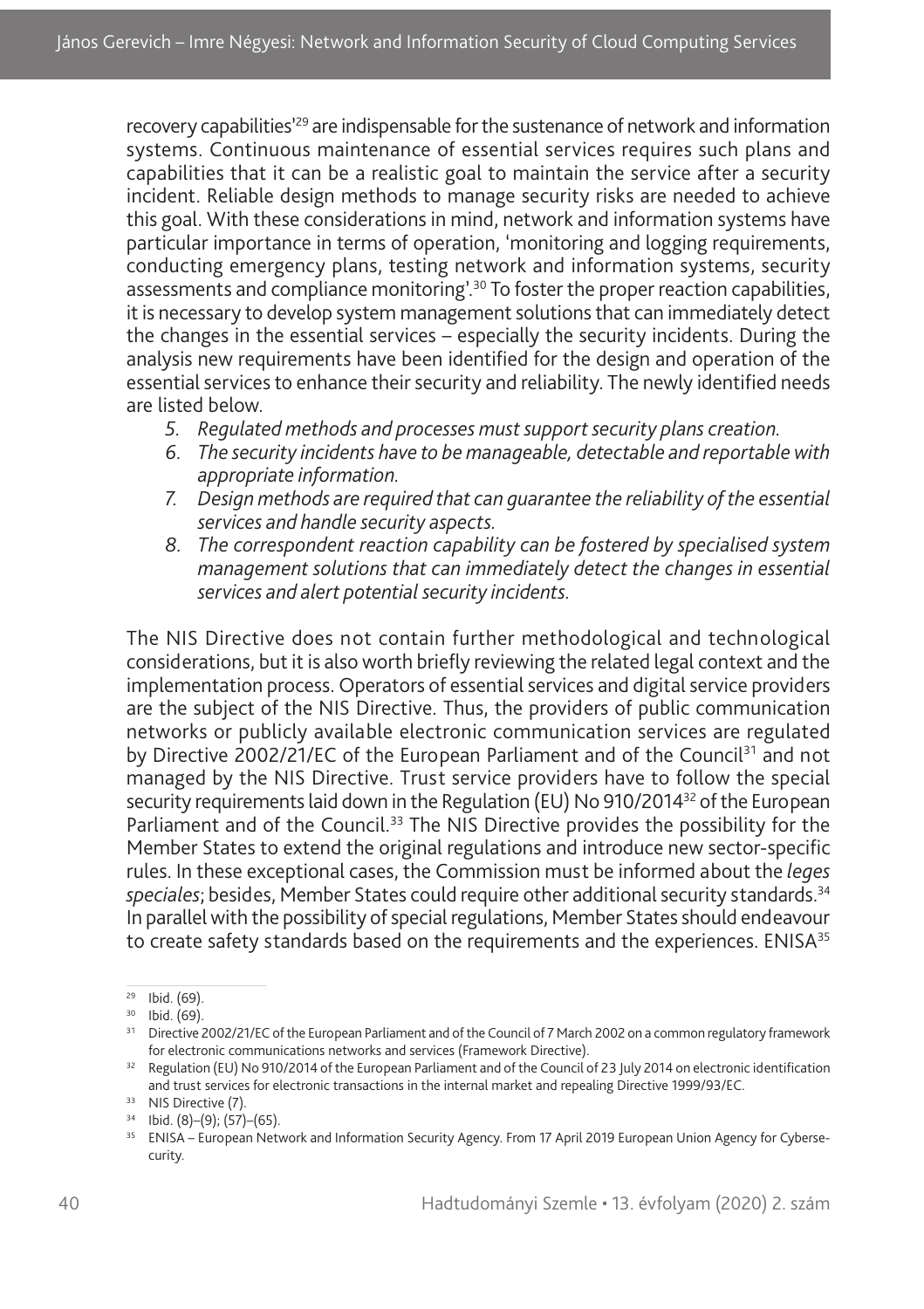should coordinate this standardisation activity.<sup>36</sup> Organisations not covered by the NIS Directive should also be able to report security incidents voluntarily.<sup>37</sup> In order to implement the NIS Directive, the Commission must be given implementing powers to act to achieve its objectives.<sup>38</sup> After the brief exploration of the legal environment, it can be stated that the document deals with the establishment of safety standards and the encouragement of entities in the public and private sectors both at EU and Member State level.

By analogy with the designation procedure of critical infrastructures, it is up to the Member States to decide about a company if it is an operator of essential service or not. The NIS Directive provides the classification rules sector-by-sector, and the list of sectors is updated periodically due to changes in the entities of the sectors. Sectoral reviews should be carried out regularly in each Member State due to economic and social impacts. The Member State should review the services that are part of the list of essential services. When assessing the result of a security incident, Member States should also take into account cross-sector and sector-specific factors. On the Member State level, the list of essential services should include all the identified essential services. If an operator of essential service provides its service in more than one Member State, the concerned entities should cooperate in the risk management. Member States should also take measures regarding the obligations to regulate the security of the network and information systems and should designate the relevant service providers based on compliance. Subsequently, the size and market share of the identified actors shall be communicated to the European Union anonymously sector-by-sector. In order to manage these tasks, each Member State should publish its national strategy of security of network and information systems.<sup>39</sup> Additionally, each Member State should designate a single national point of contact responsible for coordinating issues related to cross-border cooperation.<sup>40</sup>

The ENISA and CSIRT<sup>41</sup> network within the European Union are responsible for the implementation of the NIS Directive. Anonymous reports shall be prepared by the single point of contact of the Member State concerned and submitted to the Commission. The report shall include the nature, the type, severity and duration of the security incidents. Adequate capabilities are needed at Member State level to prevent, detect, handle and mitigate security incidents.42 Success requires both cross-sectoral and international cooperation. In the private sector, the operators of essential services should be encouraged for collaboration and dialogue to improve the security of network and information systems. ENISA coordinates this process, the use of existing resources, capacity building and knowledge building are the most important tasks.43 The information sharing on security incidents should be international, complying with the appropriate rules, through a central website (URL: [https://cert.europa.eu\)](https://cert.europa.eu)

- <sup>39</sup> Ibid. (19)–(30).
- <sup>40</sup> Ibid. (31).

<sup>42</sup> NIS Directive (33).

<sup>&</sup>lt;sup>36</sup> NIS Directive (66).

 $37$  Ibid. (67).

<sup>38</sup> Ibid. (68).

<sup>41</sup> CSIRT – Computer Security Emergency Response Team.

 $43$  Ibid.  $(34)$ – $(38)$ .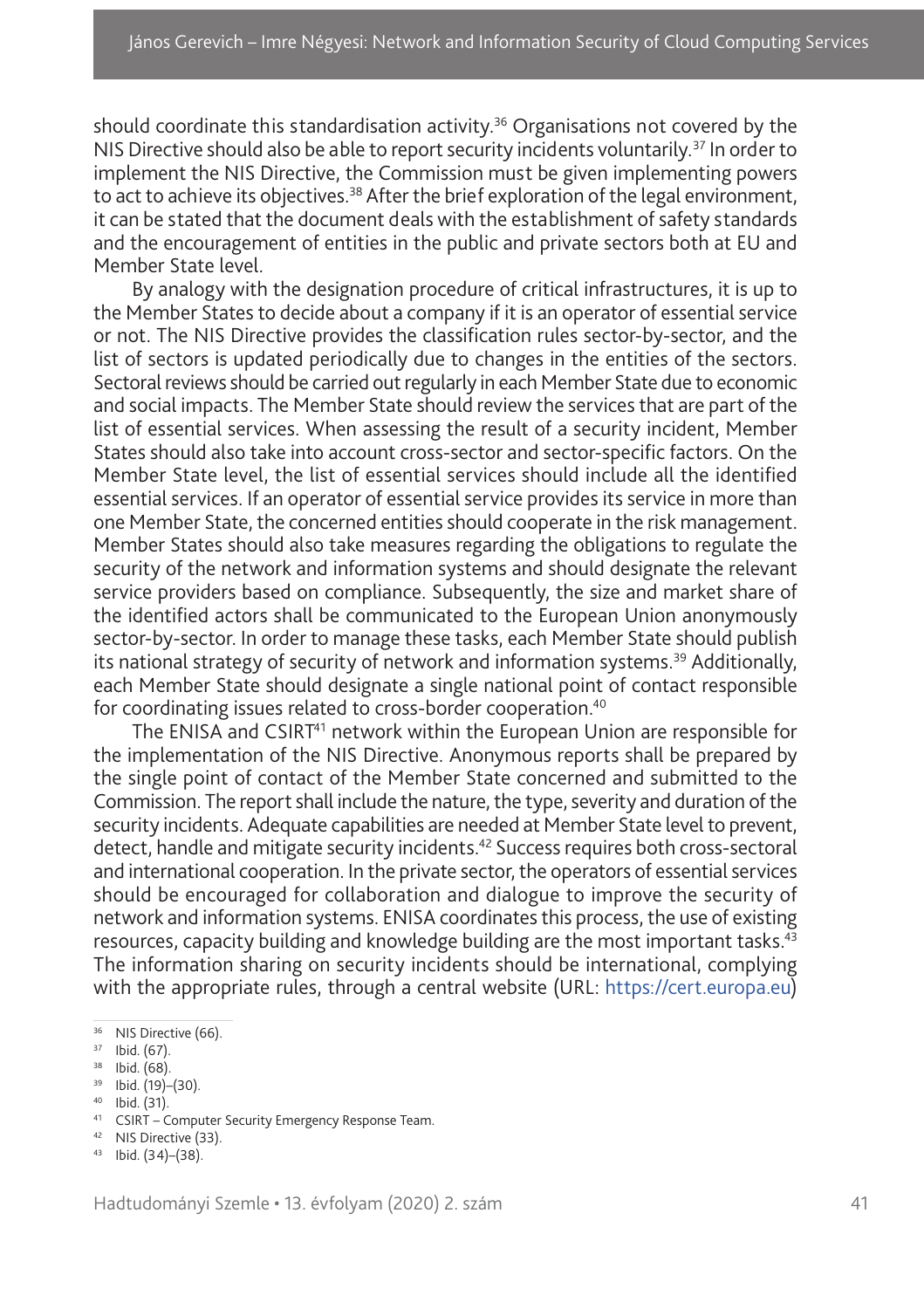on security incidents in the Union.<sup>44</sup> CyberEurope exercises can help the Member States to test their preparedness and interoperability and develop an appropriate risk management culture.<sup>45</sup> With this collaboration, the EU can significantly reduce network-based communication risks, while data handling and data storage issues remain open, especially for cloud services.

The legal environment and the identification process of essential services do not contain other technology requirements. However, we can state that the eight requirements identified during the analysis are the goals of the needed standards. The fostered standards in the design, development and operation phases should cover data management and communication issues at the forefront. With this approach, the security and the reliability of future systems can be increased. The more in-depth understanding of security risks requires a closer examination of different cloud computing models.

#### **3. The Security and the Cloud Computing Service Models**

The security of critical infrastructures is vital for our society. An excellent example of such a system is the power plants and the physical pieces of the electricity grid together. Nowadays, the physically existing critical systems are mostly using software components, even though they are not information systems at all. Of course, the electronic devices involved in these infrastructures are controlled by software drivers, so physically existing critical infrastructures can have software components. The relationship between software and information systems needs to be clarified from a software technology perspective at this point. There are different uses of software applications. For example,  $PLC<sup>46</sup>$  driver programs are commonly used in the industry. However, both the printer driver and the ERP<sup>47</sup> system are special software applications. For the drivers of physical devices, we are usually talking about 'low-level' controllers as a particular type of software.

Previously, a negligible proportion of electronic devices had network connectivity, but in the new millennium a significant portion of the newly manufactured digital 'gadgets' already have network connectivity. This capability and the widespread use of the Internet have made it possible for IoT<sup>48</sup> to become the dominant segment of cyberspace today. The ability to connect to the network has emerged in industrial applications due to central monitoring and control. In everyday life, communication between smart electronics and mobile devices has become widespread. Parallel with the development of these solutions, threats and potential vulnerabilities have emerged from drivers, software updates. The connections between industrial machines, smart devices and their controllers can be already considered as a kind of distributed information system. Cases of traditional information systems are in the following

<sup>44</sup> Ibid. (39)–(41).

 $45$  Ibid. (42)–(44).

<sup>46</sup> PLC – programmable logical controller.

<sup>47</sup> ERP – enterprise resource planning.

<sup>48</sup> IoT – Internet of Things.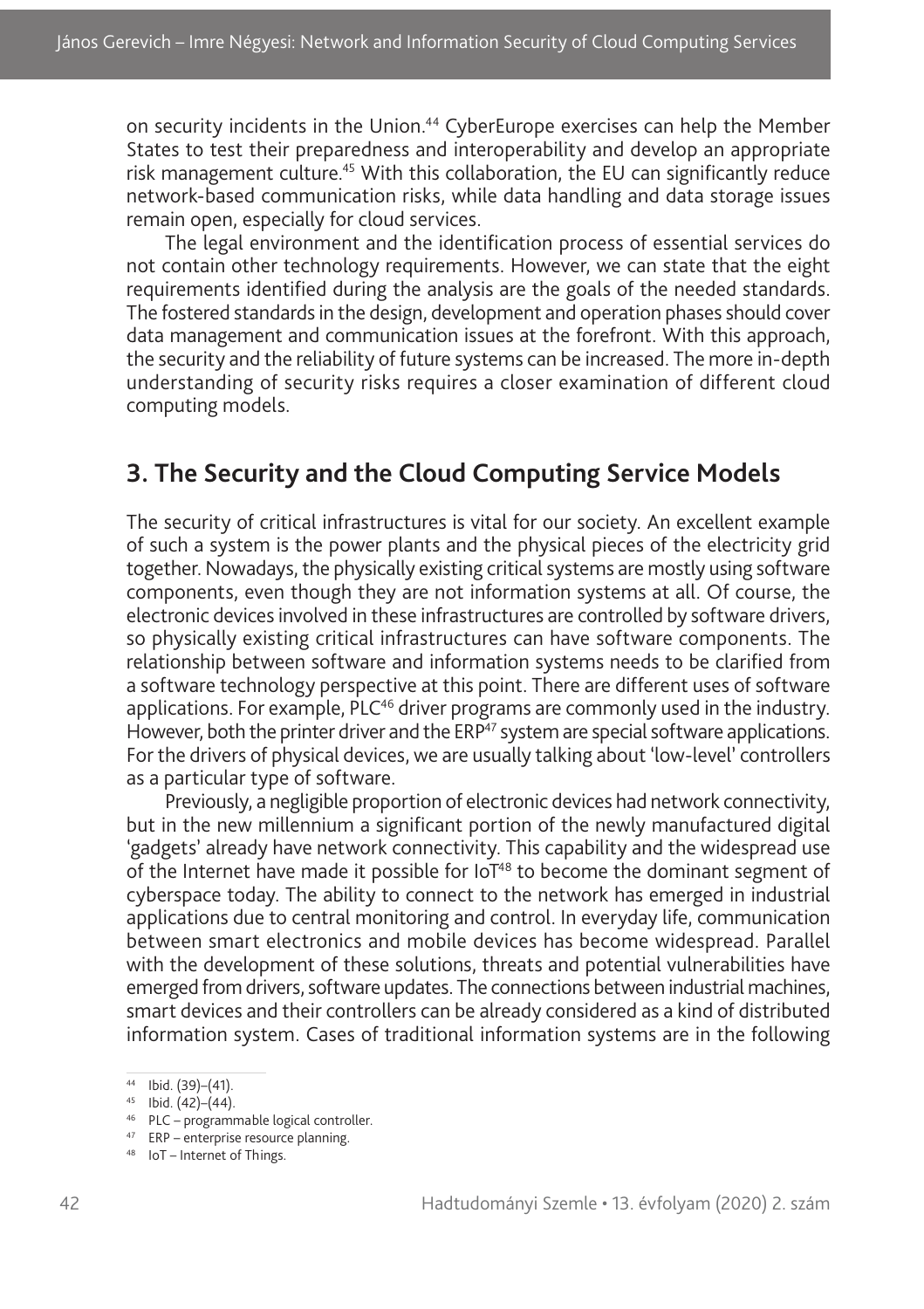sectors: telecommunication, banking, healthcare, transportation and government. In these cases, the business process is entirely software-based. Therefore, it is possible to create a cloud-based development and operational environment. With the spread of cloud-based technology, different service models have appeared. The difference between service models is the proportion of services provided.49 The most basic service model is IaaS,<sup>50</sup> in which case the number of components managed and offered by the provider is the smallest. The service provider offers physical devices, servers, storage, network components and the user controls the software. If an essential service is IaaS, security and reliability must be standing on two pillars. On the one hand, the use of safe physical devices can ensure reliability. On the other hand, geo-redundant data storage and backup systems are required to ensure security. Security and reliability for IaaS is mostly not an issue of software technology but an issue of infrastructure design.

The next model of the offered services is the PaaS<sup>51</sup> which is based on the services provided by physical devices. The PaaS model assumes the presence of some basic software in the cloud that enables the production of custom software development. The service provider offers these out-of-the-box software components. Such software components are operating systems, web servers, database servers and programming languages. In this environment, security and reliability issues are related to software development processes. In the case of PaaS model, the reliability of the software components, development tools and programming languages must be verified during the software development workflow. So, the methods and tools used in software development can improve the reliability of the services provided in the PaaS model. The tools for automated testing, code review and continuous integration provide the preconditions of the better software quality.

If the cloud provider offers a software-based service, we are talking about the SaaS<sup>52</sup> model. In this model the user of the service is using the graphical or technical interface of the provided software. The provider is responsible for all technical issues, including the development and operation of the software. Very often the systems in the corporate governance, banking and public sector are available for their customers in this model. Usually, the SaaS model means an outsourced capability where the customer receives a software-based service in addition to a regular fee. Loss of physical networks and hardware damage can have critical consequences for this type of model, but software risks, malfunctions, information theft, system downtime are at least as much of threat.

The issue of security and reliability is a particularly exciting field in the SaaS model. In addition to the security issues of the IaaS and PaaS models discussed earlier, there are also software technology issues with the software-based services. Such a security question is whether unauthorised penetration or unauthorised data extraction is adequately protected. Does the service provider have sufficient and adequate diagnostic data during operation? Are the operational processes standardised? In case of a security incident, is it possible to create the correct entries into the technical log

<sup>49</sup> András Tóth, 'A felhőinformatika alapjai,' *Hírvillám (Signal Badge)* 2, no 1 (2011), 88–89.

<sup>50</sup> IaaS – Infrastructure as a Service.

 $51$  PaaS – Platform as a Service.

 $52$  SaaS – Software as a Service.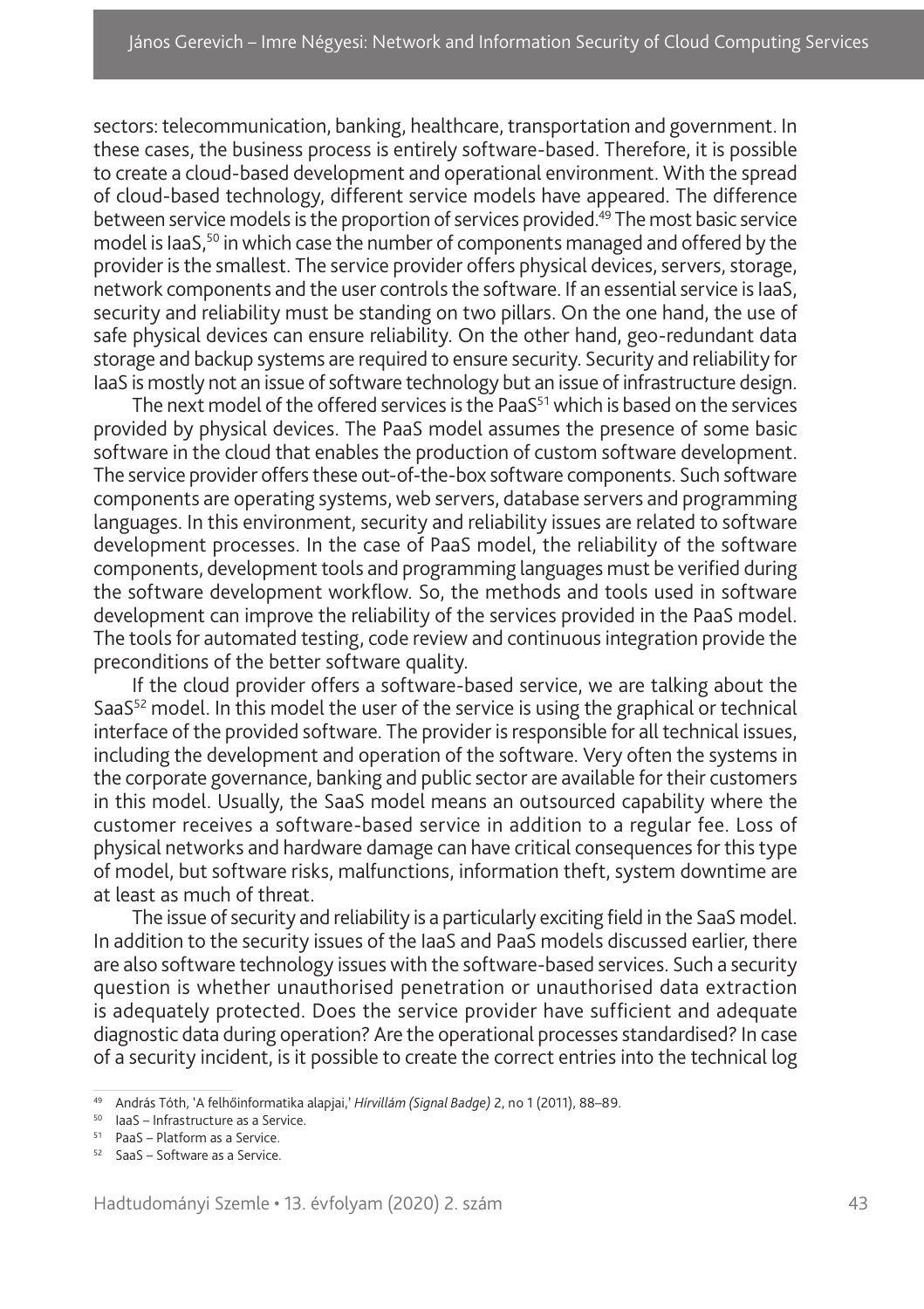files? From the reliability perspective, the following questions may arise. Are sensitive data (e.g. personal data, financial data) modelled correctly? Is it possible to restrict the retrieval of sensitive data in a controlled way? Are anonymous data, encrypted data available to support debugging? Do the upgrades remove previous functionality? Does the system speed slow down after version upgrades? Is the system free of unexpected error messages? Summarising the above questions into a single item, is the software-based service being developed and operated in a standardised way?

The CSIRT network controlled by ENISA protects against malware, spyware and viruses, actively covering the IaaS model and partially covering the PaaS, SaaS layers above it. To specify different platforms, standardised methods and technologies to support software development and operation is a forward-looking task. The challenge of software technology is to increase the security and reliability for PaaS and SaaS cloud computing models available in cyberspace. Beyond quality indicators, the goal should be to develop a rapid response capability in the event of security incidents or threats.

Figure 1 illustrates the required methods to enhance the security and reliability factors for each layer in the service model triangle. From bottom to top, the significance ratio of hardware and network design is decreasing. While in the same direction, the proportion of software technology importance is increasing from the security perspective. In each layer of the triangle the recommended methods are visible for the IaaS, PaaS and SaaS models. As we can see, the methodology strongly coupled with technology can improve reliability and security in the PaaS and the SaaS layers. Nevertheless, the PaaS and the IaaS layers quality factors can be enhanced by trusted devices and software components based on fault-tolerant physical infrastructure.



Figure 1. *Cloud computing service triangle and recommended security methods Source:* Compiled by the author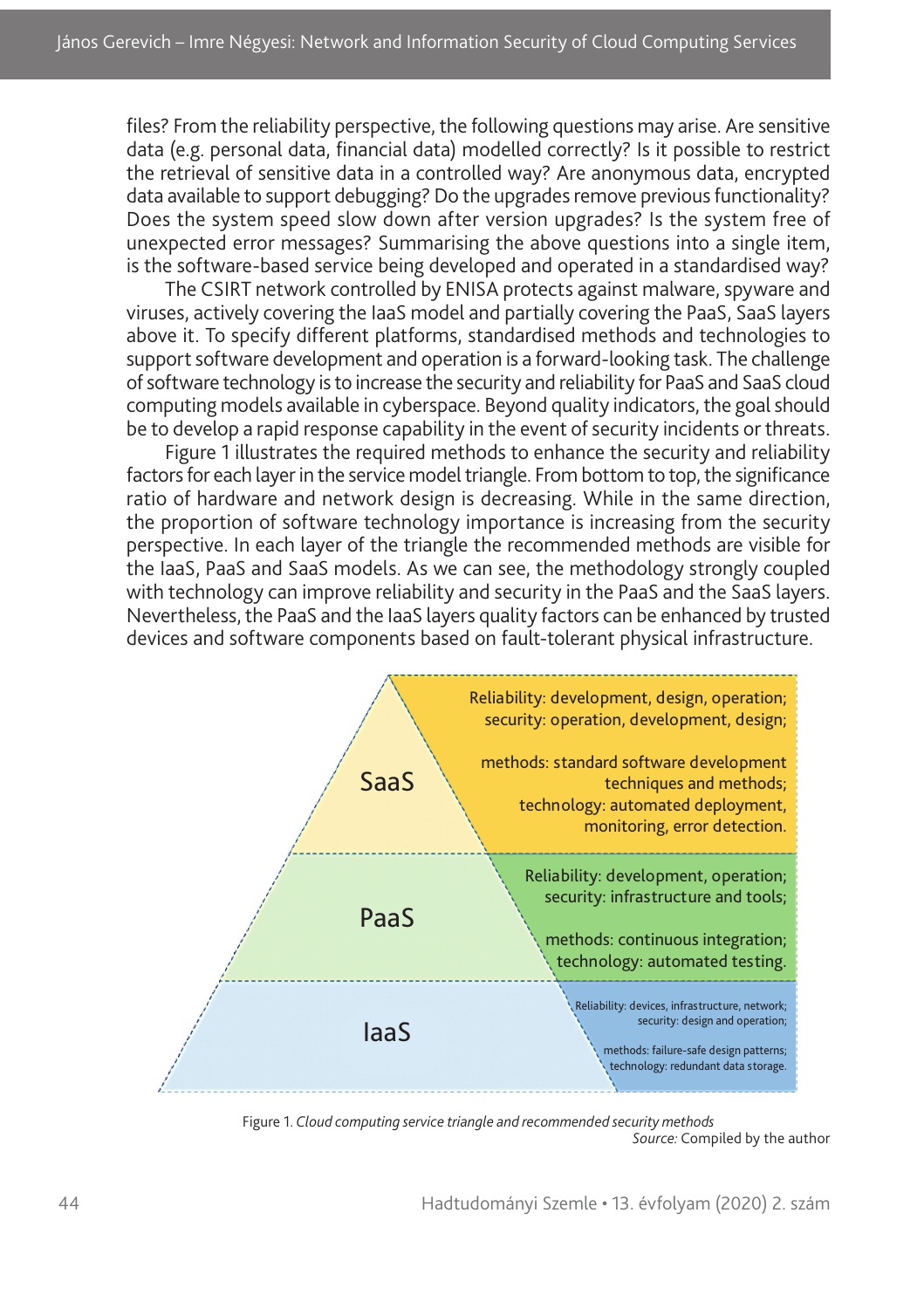In the SaaS model reliability and security are related to the design, development and operation of the software. For reliability, the software development related activities are more critical, while in the field of security the operating environment is more important. The improvement of quality indicators can be achieved by automated methods, where the cooperation of the design–development–operation areas is combined. Automated installation processes, monitoring and error detection can provide the technical background for security and reliability. In the case of methods, standard software development methods can be used to produce systems of appropriate quality for the operating environment.

Such software development-related activities are usually done in the PaaS model. The continuous integration method can help the developers to integrate the new features into the software continually with appropriate feedback. This method is supported by automated testing tools. If the requirements are specified correctly, automated tests can hold and cover them as a shell of the production system. This way, the top two layers of the cloud triangle can be managed together to produce better quality software.

The requirement analysis techniques, software development methods and operation environment must be involved during the preparation of new software technology standards. If the new standards are developed and widely used, our information systems will not only be more secure on the hardware and network side, but also the software technology side. Both the physical and the virtual aspects must be managed to achieve a higher level of security of network and information systems.

#### **4. Conclusion**

Over the last fifteen years the European Union has set out its objectives for the protection of European Critical Infrastructures and developed related regulatory mechanisms. Measures to protect essential services are vital to enhancing the security of our digital society. During our analysis, we learned about the NIS Directive, which defines the protection of critical infrastructures in cyberspace, with other words, the protection of essential services as a part of the Cybersecurity Strategy.

The process of identification, designation and management of essential services is well regulated, similar to measures for critical infrastructures. The CSIRT network adequately supports vulnerability detection for widely used softwares in the Member States and prevention of security incidents on computer networks. Sufficient alarm and response procedures are available for security incident mitigation. We have seen that software technology needs to address security issues of data transmission and data storage need to develop new standards. In the analysis we have identified the security risks of cloud-based service models bearing in mind the security and reliability issues mentioned above.

The framework for the EU has adequately supported the mitigation of threats to computer networks and physical IT infrastructure. With the terminology of cloud services, the NIS Directive adequately supports the IaaS model. For the PaaS and SaaS models, the process of software development and operation is only partially covered by the document. Both service models have the potential to improve the security and reliability indicators defined in the NIS Directive. The following eight requirements identified during the analysis may serve as a basis for the standards to be developed. The new rules as an